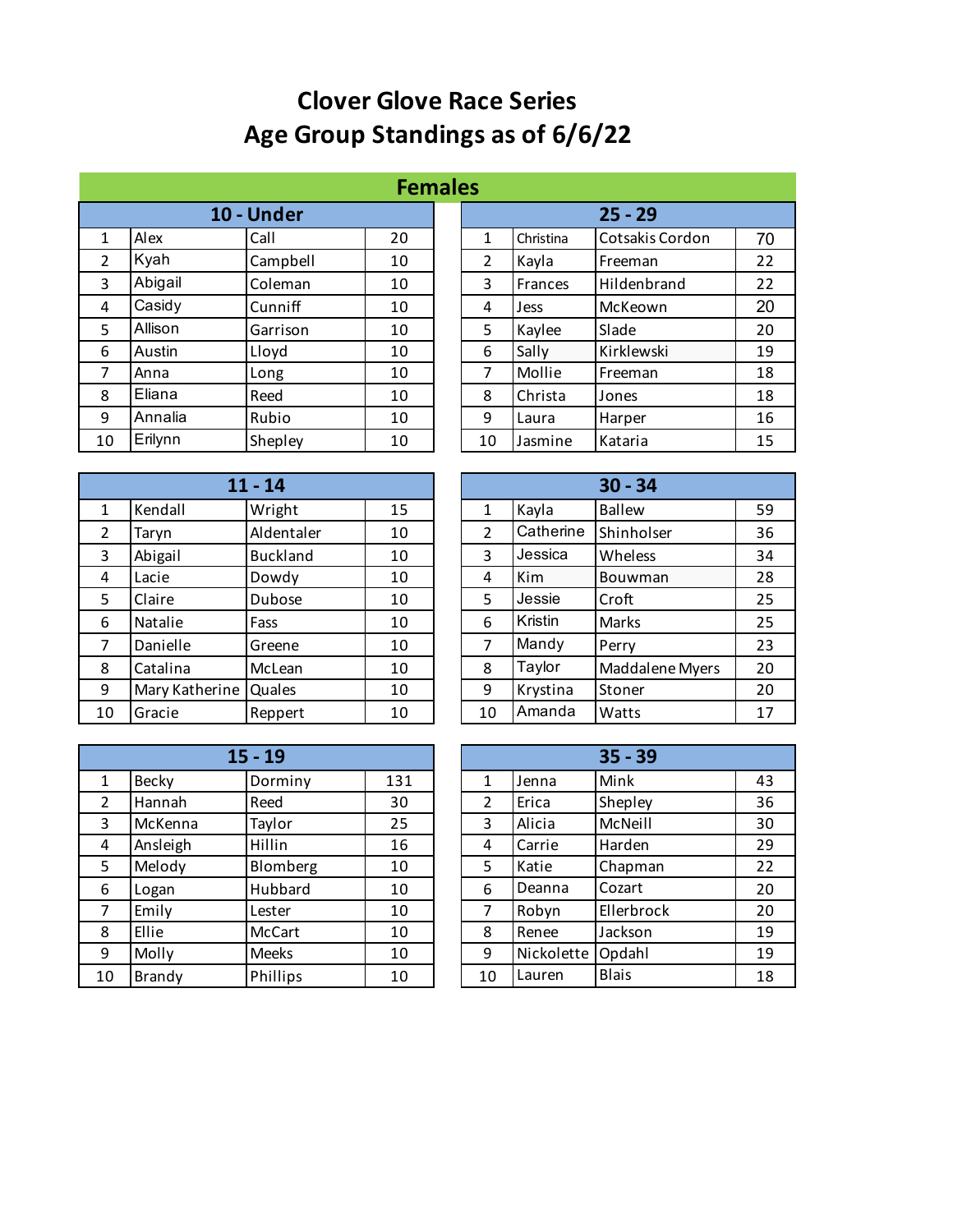|                | $20 - 24$    |          |    |  |                |             | 40-44          |    |
|----------------|--------------|----------|----|--|----------------|-------------|----------------|----|
| 1              | Haley        | Clark    | 30 |  | 1              | Amber       | Mann           | 97 |
| $\overline{2}$ | Allyson      | Porter   | 29 |  | $\overline{2}$ | Amber       | Reeves         | 93 |
| 3              | Sarah        | McNair   | 26 |  | 3              | Jocelyn     | Newell         | 54 |
| $\overline{4}$ | Rachel       | Doxey    | 19 |  | 4              | Marie       | Johnson        | 43 |
| 5              | Anna         | Crouse   | 18 |  | 5              | <b>Beth</b> | Woods          | 42 |
| 6              | Mary-Michael | Oschack  | 16 |  | 6              | Angie       | <b>Bowers</b>  | 37 |
| 7              | Kate         | Cabaniss | 10 |  | 7              | Melanie     | <b>Bradley</b> | 30 |
| 8              | Emily        | Doherty  | 10 |  | 8              | Deborah     | Ragland        | 30 |
| 9              | Carlie       | Foley    | 10 |  | 9              | Nina        | Santus         | 26 |
| 10             | Addie        | Haggas   | 10 |  | 10             | Summer      | Pearson        | 23 |

|                | 45-49    |          |     |  |                |               | $65 - 69$ |     |
|----------------|----------|----------|-----|--|----------------|---------------|-----------|-----|
| $\mathbf{1}$   | Kasey    | Hall     | 275 |  | 1              | <b>Brenda</b> | Wall      | 452 |
| $\overline{2}$ | Joy      | Dunn     | 164 |  | $\overline{2}$ | Vicky         | Werner    | 410 |
| 3              | Karen    | Vandiver | 152 |  | 3              | Elaine        | Bienacker | 127 |
| 4              | Amy      | Hall     | 75  |  | 4              | Barbara       | Taylor    | 41  |
| 5              | Aimee    | Dowd     | 41  |  | 5              | Susan         | Ellis     | 40  |
| 6              | April    | Beeland  | 40  |  | 6              | Denise        | Smith     | 40  |
| 7              | Amanda   | Cain     | 40  |  | 7              | Patti         | Patterson | 38  |
| 8              | Traci    | Mixon    | 29  |  | 8              | Karen         | Swann     | 38  |
| 9              | Deborah  | O'Hanlon | 27  |  | 9              | Sherrie       | Kennedy   | 20  |
| 10             | April    | Chambers | 23  |  | 10             | Janie         | Sanders   | 19  |
| 11             | Kimberly | Slape    | 23  |  | 11             | Colleen       | Stephens  | 19  |

|              | $50 - 54$ |               |     |  | $70 - 74$      |         |           |     |
|--------------|-----------|---------------|-----|--|----------------|---------|-----------|-----|
| $\mathbf{1}$ | Heather   | Sloan         | 534 |  | 1              | Barbara | Nasworthy | 532 |
| 2            | Ann       | Dorminy       | 373 |  | $\overline{2}$ | Kathy   | Givens    | 487 |
| 3            | Michele   | Martin        | 80  |  | 3              | Luella  | Ledford   | 235 |
| 4            | Patty     | Kennedy       | 47  |  | 4              | Laura   | Dowd      | 44  |
| 5            | Kristi    | Norman        | 37  |  | 5              | Carol   | Quaife    | 40  |
| 6            | Melissa   | Landers-Potts | 30  |  | 6              | Marion  | Finley    | 28  |
| 7            | Mariene   | <b>Botts</b>  | 27  |  | 7              | Sally   | Leitch    | 20  |
| 8            | Christine | Carson        | 21  |  | 8              | Linda   | Evans     | 20  |
| 9            | Jennifer  | Manning       | 21  |  | 9              | Autumn  | Perry     | 24  |
| 10           | Judy      | Thompson      | 21  |  | 10             | Shirley | Smith     | 26  |

|               |          | $55 - 59$       |     | $75 - 79$ |          |               |     |
|---------------|----------|-----------------|-----|-----------|----------|---------------|-----|
| 1             | Teresa   | Dove            | 561 | 1         | Patricia | Duer          | 316 |
| $\mathcal{P}$ | Marybeth | Forwood         | 191 | 2         | Brenda   | Cooter        | 268 |
| 3             | Donna    | Segelken        | 190 | 3         | Linda    | Zeeman        | 238 |
| 4             | Esther   | Van Der Knaap   | 39  | 4         | Anne     | Garner        | 48  |
| 5             | Karen    | <b>Flanders</b> | 32  | 5         | Jackie   | Phillips      | 30  |
| 6             | Melinda  | <b>Black</b>    | 29  | 6         | Sydney   | White         | 10  |
| 7             | Connie   | Majors          | 29  | 7         | Sally    | <b>Stites</b> | 8   |
| 8             | Susanne  | Warrenfeltz     | 25  | 8         | Mary Lou | Kau           | 7   |
| 9             | Julie    | Luft            | 20  |           |          |               |     |

| 40-44          |             |                |    |  |  |  |  |
|----------------|-------------|----------------|----|--|--|--|--|
| 1              | Amber       | Mann           | 97 |  |  |  |  |
| $\overline{2}$ | Amber       | Reeves         | 93 |  |  |  |  |
| 3              | Jocelyn     | Newell         | 54 |  |  |  |  |
| 4              | Marie       | Johnson        | 43 |  |  |  |  |
| 5              | Beth        | Woods          | 42 |  |  |  |  |
| 6              | Angie       | <b>Bowers</b>  | 37 |  |  |  |  |
| 7              | Melanie     | <b>Bradley</b> | 30 |  |  |  |  |
| 8              | Deborah     | Ragland        | 30 |  |  |  |  |
| 9              | <b>Nina</b> | Santus         | 26 |  |  |  |  |
| 10             | Summer      | Pearson        | 23 |  |  |  |  |

|                | $65 - 69$      |           |     |  |  |  |  |  |  |
|----------------|----------------|-----------|-----|--|--|--|--|--|--|
| 1              | <b>Brenda</b>  | Wall      | 452 |  |  |  |  |  |  |
| $\overline{2}$ | Vicky          | Werner    | 410 |  |  |  |  |  |  |
| 3              | Elaine         | Bienacker | 127 |  |  |  |  |  |  |
| 4              | <b>Barbara</b> | Taylor    | 41  |  |  |  |  |  |  |
| 5              | Susan          | Ellis     | 40  |  |  |  |  |  |  |
| 6              | Denise         | Smith     | 40  |  |  |  |  |  |  |
| 7              | Patti          | Patterson | 38  |  |  |  |  |  |  |
| 8              | Karen          | Swann     | 38  |  |  |  |  |  |  |
| 9              | Sherrie        | Kennedy   | 20  |  |  |  |  |  |  |
| 10             | Janie          | Sanders   | 19  |  |  |  |  |  |  |
| 11             | Colleen        | Stephens  | 19  |  |  |  |  |  |  |

|                |                | 70 - 74   |     |
|----------------|----------------|-----------|-----|
| $\mathbf{1}$   | <b>Barbara</b> | Nasworthy | 532 |
| $\overline{2}$ | Kathy          | Givens    | 487 |
| 3              | Luella         | Ledford   | 235 |
| 4              | Laura          | Dowd      | 44  |
| 5              | Carol          | Quaife    | 40  |
| 6              | Marion         | Finley    | 28  |
| 7              | Sally          | Leitch    | 20  |
| 8              | Linda          | Evans     | 20  |
| 9              | Autumn         | Perry     | 24  |
| 10             | Shirley        | Smith     | 26  |

|   | $75 - 79$     |               |     |  |  |  |  |  |
|---|---------------|---------------|-----|--|--|--|--|--|
| 1 | Patricia      | 316           |     |  |  |  |  |  |
| 2 | <b>Brenda</b> | Cooter        | 268 |  |  |  |  |  |
| 3 | Linda         | Zeeman        | 238 |  |  |  |  |  |
| 4 | Anne          | Garner        | 48  |  |  |  |  |  |
| 5 | Jackie        | Phillips      | 30  |  |  |  |  |  |
| 6 | Sydney        | White         | 10  |  |  |  |  |  |
| 7 | Sally         | <b>Stites</b> | 8   |  |  |  |  |  |
| 8 | Mary Lou      | Kau           |     |  |  |  |  |  |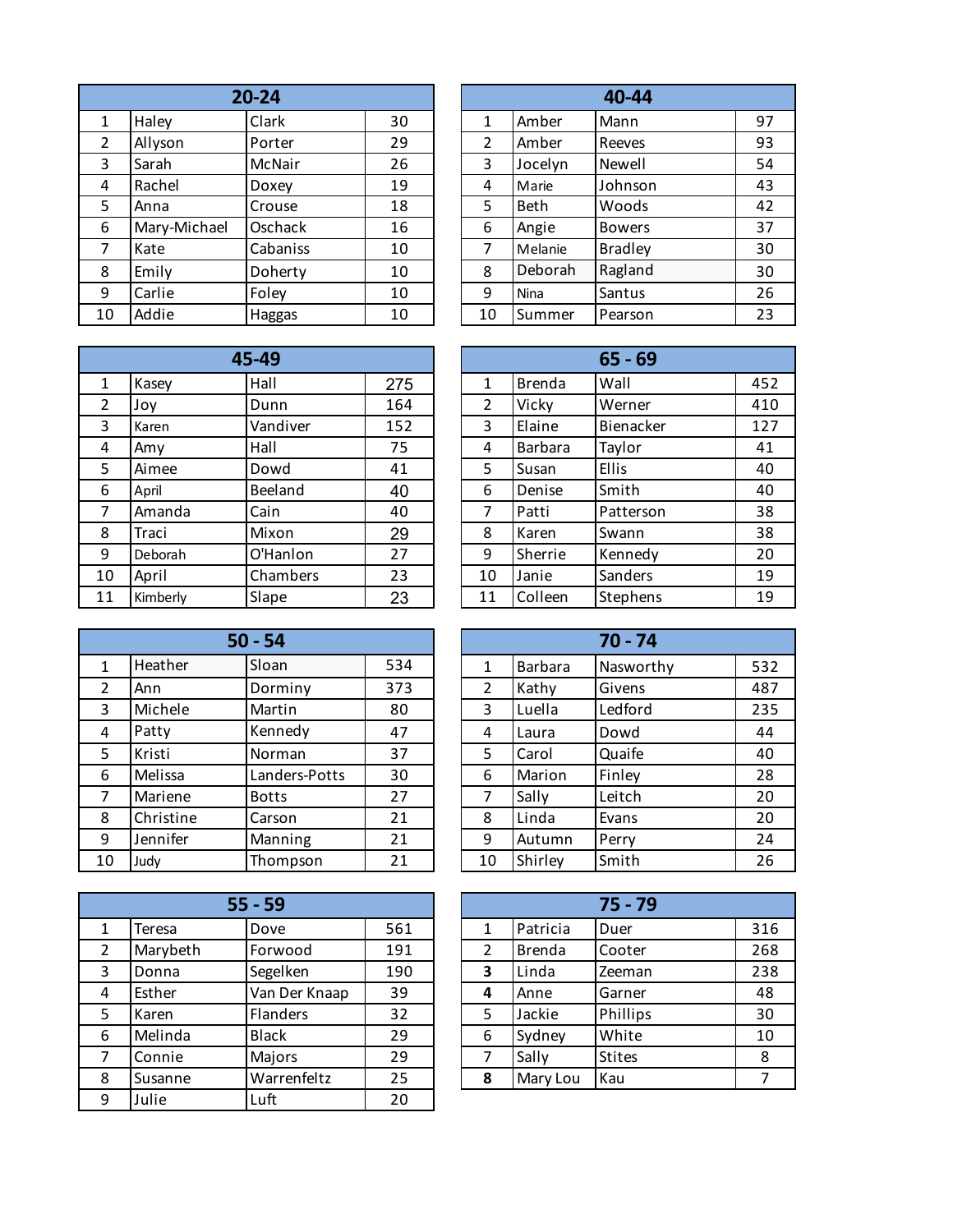|    |            | 60-64        |     |                |          | <b>80 - Over</b> |    |
|----|------------|--------------|-----|----------------|----------|------------------|----|
| 1  | Melissa    | Scott        | 375 | 1              | Patricia | Smith            | 10 |
| 2  | Susan      | Adams        | 37  | $\overline{2}$ | Joyce    | Hodges-Hites     | 10 |
| 3  | Cristina   | Aurrecoechea | 36  |                |          |                  |    |
| 4  | Carole     | <b>Black</b> | 36  |                |          |                  |    |
| 5  | Claudia    | Shamp        | 34  |                |          |                  |    |
| 6  | Denise     | Horton       | 30  |                |          |                  |    |
| 7  | Janet Muse | Dorsey       | 29  |                |          |                  |    |
| 8  | Veronica   | Doster       | 29  |                |          |                  |    |
| 9  | Quincy     | Hutto        | 26  |                |          |                  |    |
| 10 | Sharon     | Williams     | 18  |                |          |                  |    |

| 60-64 |       |     |  | <b>80 - Over</b> |                  |              |    |  |  |
|-------|-------|-----|--|------------------|------------------|--------------|----|--|--|
|       | Scott | 375 |  |                  | <b>IPatricia</b> | <b>Smith</b> | 10 |  |  |
|       | Adams | 37  |  |                  | Jovce            | Hodges-Hites | 10 |  |  |

| 10 - Under<br>$25 - 29$<br>Walker<br>20<br>1<br>Reese<br>$\mathbf{1}$<br>Logan<br>James<br>McCullough<br>10<br>$\overline{2}$<br>$\overline{2}$<br>Abney<br>Joshua<br>Kiser<br>Kyle<br>3<br>3<br>Anglin<br><b>Brian</b><br>10<br>Dragotto<br>Zemp<br><b>Boley</b><br>10<br>4<br>4<br><b>Brendan</b><br>Donovan<br><b>Braydin</b><br>5<br>5<br>Deitz<br>Joshua<br>10<br>Crouse<br>Dean<br>6<br>6<br>Dubose<br>10<br>Justin<br>Demorat<br><b>Atticus</b><br>Schubach<br>David<br>7<br>7<br>10<br>Ferguson<br>Nate<br>Nicholas<br>8<br>8<br>Taylor<br>10<br>Hayes |   |        |      | <b>Males</b> |   |      |        |    |
|----------------------------------------------------------------------------------------------------------------------------------------------------------------------------------------------------------------------------------------------------------------------------------------------------------------------------------------------------------------------------------------------------------------------------------------------------------------------------------------------------------------------------------------------------------------|---|--------|------|--------------|---|------|--------|----|
|                                                                                                                                                                                                                                                                                                                                                                                                                                                                                                                                                                |   |        |      |              |   |      |        |    |
|                                                                                                                                                                                                                                                                                                                                                                                                                                                                                                                                                                |   |        |      |              |   |      |        | 30 |
|                                                                                                                                                                                                                                                                                                                                                                                                                                                                                                                                                                |   |        |      |              |   |      |        | 21 |
|                                                                                                                                                                                                                                                                                                                                                                                                                                                                                                                                                                |   |        |      |              |   |      |        | 19 |
|                                                                                                                                                                                                                                                                                                                                                                                                                                                                                                                                                                |   |        |      |              |   |      |        | 18 |
|                                                                                                                                                                                                                                                                                                                                                                                                                                                                                                                                                                |   |        |      |              |   |      |        | 17 |
|                                                                                                                                                                                                                                                                                                                                                                                                                                                                                                                                                                |   |        |      |              |   |      |        | 16 |
|                                                                                                                                                                                                                                                                                                                                                                                                                                                                                                                                                                |   |        |      |              |   |      |        | 16 |
|                                                                                                                                                                                                                                                                                                                                                                                                                                                                                                                                                                |   |        |      |              |   |      |        | 15 |
|                                                                                                                                                                                                                                                                                                                                                                                                                                                                                                                                                                | 9 | Elijah | Long | 10           | 9 | Mark | Madray | 14 |
| Cody<br>Godon<br>Hobbs<br>10<br>10<br>Massey<br>10                                                                                                                                                                                                                                                                                                                                                                                                                                                                                                             |   |        |      |              |   |      |        | 12 |

|                |                | $11 - 14$  |    |                |              | $30 - 34$     |    |
|----------------|----------------|------------|----|----------------|--------------|---------------|----|
| 1              | Timothy        | Reed       | 30 | 1              | Scotty       | Diesch        | 37 |
| $\overline{2}$ | Levi           | Reed       | 27 | $\overline{2}$ | <b>Ben</b>   | Andrews       | 34 |
| 3              | Landon         | Arnold     | 10 | 3              | Ryan         | Pratt         | 32 |
| $\overline{4}$ | <b>Braxton</b> | Edmondson  | 10 | 4              | Dan          | <b>Myers</b>  | 26 |
| 5              | Drake          | Ferguson   | 10 | 5              | Tom          | Te Selle      | 26 |
| 6              | Evans          | Fitzgerald | 10 | 6              | Olav         | Ommedal       | 23 |
| 7              | Jayden         | Hoopaugh   | 10 | 7              | <b>Brian</b> | <b>Brewer</b> | 17 |
| 8              | Peyton         | Houser     | 10 | 8              | Robbie       | Beck          | 15 |
| 9              | Joshua         | Hutchens   | 10 | 9              | Keith        | Keppner       | 15 |
| 10             | Jaxen          | Justice    | 10 | 10             | Matthew      | Epperson      | 14 |

|               |              | $15 - 19$     |     |    |              | $35 - 39$       |     |
|---------------|--------------|---------------|-----|----|--------------|-----------------|-----|
|               | Pi           | Dorminy       | 447 | 1  | Casey        | Mull            | 509 |
| $\mathcal{P}$ | Leo          | Mendez        | 20  | 2  | Ryan         | Carroll         | 35  |
| 3             | Walker       | Bell          | 10  | 3  | Michael      | Klipper         | 27  |
| 4             | Shane        | Carson        | 10  | 4  | Shane        | Evans           | 21  |
| 5             | Dominic      | Noel          | 10  | 5  | Chris        | McCann          | 20  |
| 6             | <b>Brett</b> | <b>Backer</b> | 10  | 6  | Keith        | <b>Flanders</b> | 19  |
|               | Nicholas     | Nyman         | 10  |    | Eugene       | Douglass        | 18  |
| 8             | <b>Bryce</b> | Tarver        | 10  | 8  | <b>Brent</b> | Sexton          | 15  |
| 9             | Jose         | Vega          | 10  | 9  | Robert       | Sharpe          | 14  |
| 10            | Reed         | Maloof        | 10  | 10 | George       | Daigh           | 13  |

| lles |    |                |           |    |
|------|----|----------------|-----------|----|
|      |    |                | $25 - 29$ |    |
|      | 1  | Reese          | Walker    | 30 |
|      | 2  | Joshua         | Kiser     | 21 |
|      | 3  | Brian          | Dragotto  | 19 |
|      | 4  | <b>Brendan</b> | Donovan   | 18 |
|      | 5  | Joshua         | Crouse    | 17 |
|      | 6  | Justin         | Demorat   | 16 |
|      | 7  | David          | Schubach  | 16 |
|      | 8  | Nicholas       | Taylor    | 15 |
|      | 9  | Mark           | Madray    | 14 |
|      | 10 | Godon          | Hobbs     | 12 |

|                |              | $30 - 34$     |    |
|----------------|--------------|---------------|----|
| $\mathbf{1}$   | Scotty       | Diesch        | 37 |
| $\overline{2}$ | <b>Ben</b>   | Andrews       | 34 |
| 3              | Ryan         | Pratt         | 32 |
| 4              | Dan          | <b>Myers</b>  | 26 |
| 5              | Tom          | Te Selle      | 26 |
| 6              | Olav         | Ommedal       | 23 |
| 7              | <b>Brian</b> | <b>Brewer</b> | 17 |
| 8              | Robbie       | <b>Beck</b>   | 15 |
| 9              | Keith        | Keppner       | 15 |
| 10             | Matthew      | Epperson      | 14 |

|                |              | $35 - 39$       |     |
|----------------|--------------|-----------------|-----|
| 1              | Casey        | Mull            | 509 |
| $\overline{2}$ | Ryan         | Carroll         | 35  |
| 3              | Michael      | Klipper         | 27  |
| 4              | Shane        | Evans           | 21  |
| 5              | Chris        | McCann          | 20  |
| 6              | Keith        | <b>Flanders</b> | 19  |
| 7              | Eugene       | Douglass        | 18  |
| 8              | <b>Brent</b> | Sexton          | 15  |
| 9              | Robert       | Sharpe          | 14  |
| 10             | George       | Daigh           | 13  |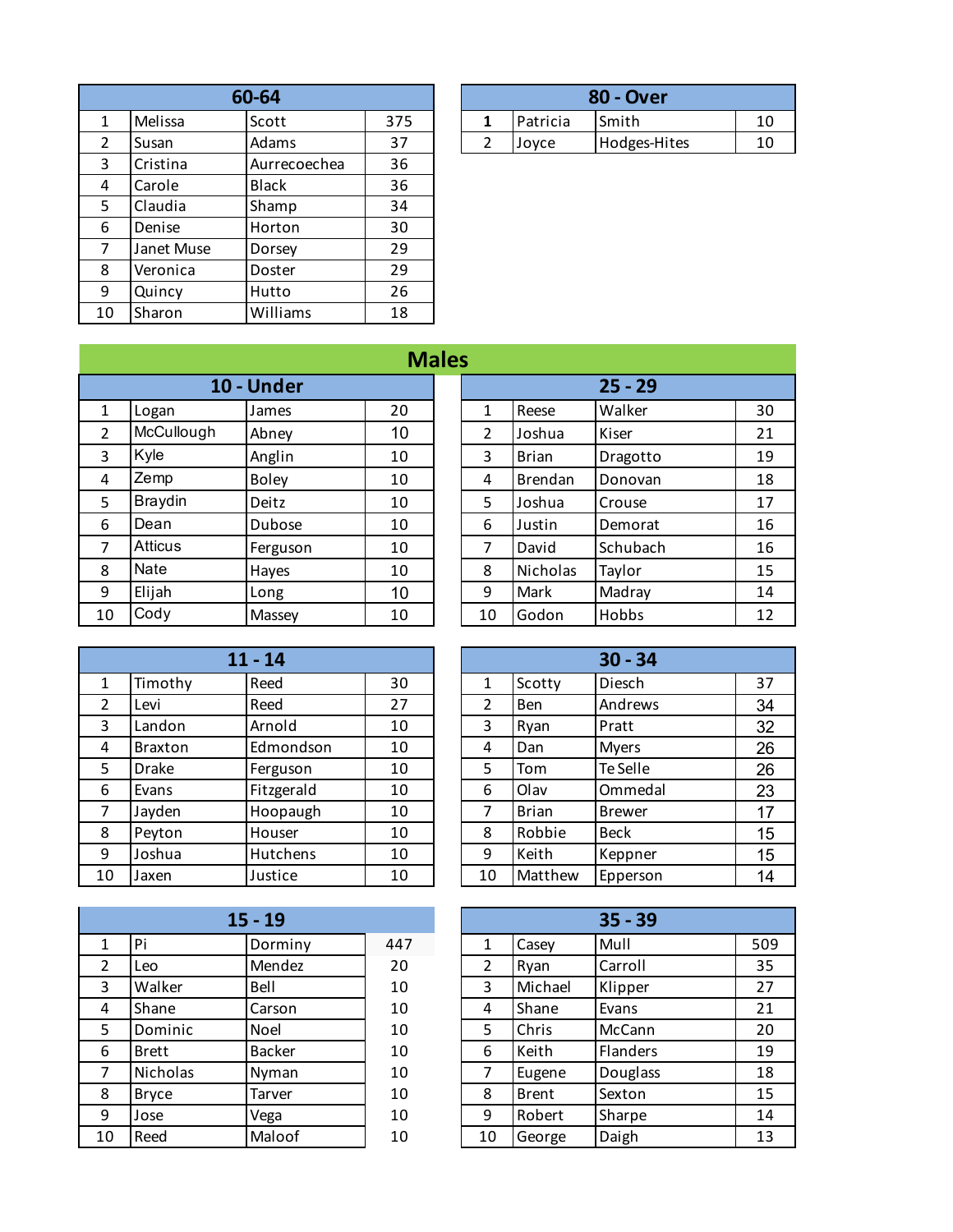|    |          | $20 - 24$ |     |                |              | $40 - 44$ |                 |
|----|----------|-----------|-----|----------------|--------------|-----------|-----------------|
| 1  | Tommy    | Dorminy   | 137 | 1              | <b>Brian</b> | Morris    | 11 <sub>2</sub> |
| 2  | Sam      | Steed     | 20  | $\overline{2}$ | Chris        | Vidas     | 32              |
| 3  | Zach     | Morin     | 10  | 3              | Kevin        | Poe       | 30              |
| 4  | Nelson   | Rodriguez | 10  | 4              | Edward       | Cottongim | 29              |
| 5  | Chester  | McLocklin | 10  | 5              | Tim          | Reed      | 28              |
| 6  | Benjamin | Haws      | 10  | 6              | Chad         | Brown     | 27              |
| 7  | Jasiri   | Hutchins  | 10  | 7              | Joshua       | Melton    | 27              |
| 8  | Ethan    | Frost     | 10  | 8              | <b>Ben</b>   | Schultz   | 27              |
| 9  | Griffin  | Clabaugh  | 10  | 9              | Leonard      | Gude      | 25              |
| 10 | Paul     | Bennet    | 10  | 10             | Rhett        | Parker    | 25              |
|    |          |           |     |                |              |           |                 |

|              |              | 45-49         |     |   |               | $65 - 69$       |     |
|--------------|--------------|---------------|-----|---|---------------|-----------------|-----|
| $\mathbf{1}$ | David        | Eckles        | 189 | 1 | Roger         | Keel            | 579 |
| 2            | Craig        | Leverett      | 60  | 2 | Bo            | Ryles           | 295 |
| 3            | Derek        | Jesweak       | 43  | 3 | Tom           | <b>Skafidas</b> | 237 |
| 4            | Jimmy        | Lovett        | 29  | 4 | <b>Stan</b>   | Jones           | 79  |
| 5            | Craig        | Wiegert       | 28  | 5 | Tom           | Wendle          | 61  |
| 6            | <b>Tracy</b> | Bement        | 27  | 6 | Randy         | <b>Ballew</b>   | 60  |
| 7            | Jared        | Robinson      | 23  | 7 | <b>Booker</b> | Orsley          | 27  |
| 8            | Michael      | Law           | 22  | 8 | John          | Schelhas        | 23  |
| 9            | Wes          | Peters        | 20  | 9 | <b>Bob</b>    | Gadd            | 22  |
| 10           | William      | <b>Spates</b> | 20  |   |               |                 |     |

|    | 50-54   |            |     |  |                |            | $70 - 74$    |
|----|---------|------------|-----|--|----------------|------------|--------------|
| 1  | John    | Dorminy    | 404 |  | 1              | Richard    | Harrison     |
| 2  | David   | Beeland    | 349 |  | $\overline{2}$ | William    | Davis        |
| 3  | Le      | Gibson     | 181 |  | 3              | Bill       | Chamble      |
| 4  | Andrew  | Strickland | 194 |  | 4              | Dennis     | Revell       |
| 5  | Troy    | Garland    | 170 |  | 5              | <b>Bob</b> | <b>Banks</b> |
| 6  | Clint   | Watkins    | 100 |  | 6              | Dan        | Horton       |
| 7  | Chip    | Woods      | 42  |  | 7              | Steve      | Follin       |
| 8  | Michael | Marshall   | 40  |  | 8              | Jon        | Feltham      |
| 9  | Jeffery | Norman     | 40  |  | 9              | Jim        | Hagelthr     |
| 10 | Todd    | Pike       | 30  |  |                |            |              |

| $55 - 59$      |          |          |    |               |        | $75 - 79$  |                 |
|----------------|----------|----------|----|---------------|--------|------------|-----------------|
| $\mathbf{1}$   | Jimmy    | Miller   | 60 | 1             | George | Southgate  | 548             |
| $\overline{2}$ | Teruyuki | Nagai    | 50 | $\mathcal{P}$ | Danny  | Wall       | 45.             |
| 3              | Wheels   | Johnson  | 29 | 3             | Bill   | Tweedell   | 452             |
| 4              | Randy    | Booth    | 27 | 4             | Chris  | Scammon    | 380             |
| 5              | Mohan    | Iver     | 26 | 5             | Ernest | Smallman   | 24 <sub>2</sub> |
| 6              | Charles  | Bryd     | 25 | 6             | Jim    | Dowd       | 71              |
| 7              | Eddie    | Lambert  | 22 | 7             | Karl   | Morency    | 30              |
| 8              | Darren   | Hayunga  | 20 | 8             | Bill   | Costantino | 18              |
| 9              | John     | McKinney | 20 | 9             | Paul   | Evans      | 17              |
| 10             | Fred     | Prasuhn  | 20 | 10            | Kevin  | Clancey    | 10              |

| 40 - 44        |              |           |     |  |  |  |  |
|----------------|--------------|-----------|-----|--|--|--|--|
| 1              | <b>Brian</b> | Morris    | 112 |  |  |  |  |
| $\overline{2}$ | Chris        | Vidas     | 32  |  |  |  |  |
| 3              | Kevin        | Poe       | 30  |  |  |  |  |
| 4              | Edward       | Cottongim | 29  |  |  |  |  |
| 5              | Tim          | Reed      | 28  |  |  |  |  |
| 6              | Chad         | Brown     | 27  |  |  |  |  |
| 7              | Joshua       | Melton    | 27  |  |  |  |  |
| 8              | Ben          | Schultz   | 27  |  |  |  |  |
| 9              | Leonard      | Gude      | 25  |  |  |  |  |
| 10             | Rhett        | Parker    | 25  |  |  |  |  |

|                | $65 - 69$ |               |     |  |  |  |  |  |
|----------------|-----------|---------------|-----|--|--|--|--|--|
| $\mathbf{1}$   | Roger     | Keel          | 579 |  |  |  |  |  |
| $\overline{2}$ | Bo        | Ryles         | 295 |  |  |  |  |  |
| 3              | Tom       | Skafidas      | 237 |  |  |  |  |  |
| 4              | Stan      | Jones         | 79  |  |  |  |  |  |
| 5              | Tom       | Wendle        | 61  |  |  |  |  |  |
| 6              | Randy     | <b>Ballew</b> | 60  |  |  |  |  |  |
| 7              | Booker    | Orsley        | 27  |  |  |  |  |  |
| 8              | John      | Schelhas      | 23  |  |  |  |  |  |
| 9              | Bob       | Gadd          | 22  |  |  |  |  |  |

| $70 - 74$ |         |              |     |  |  |  |  |
|-----------|---------|--------------|-----|--|--|--|--|
| 1         | Richard | Harrison     | 465 |  |  |  |  |
| 2         | William | Davis        | 347 |  |  |  |  |
| 3         | Bill    | Chamblee     | 67  |  |  |  |  |
| 4         | Dennis  | Revell       | 32  |  |  |  |  |
| 5         | Bob     | <b>Banks</b> | 30  |  |  |  |  |
| 6         | Dan     | Horton       | 29  |  |  |  |  |
| 7         | Steve   | Follin       | 29  |  |  |  |  |
| 8         | Jon     | Feltham      | 17  |  |  |  |  |
| 9         | Jim     | Hagelthron   | 10  |  |  |  |  |

| $75 - 79$ |        |            |     |  |  |  |
|-----------|--------|------------|-----|--|--|--|
| 1         | George | Southgate  | 548 |  |  |  |
| 2         | Danny  | Wall       | 457 |  |  |  |
| 3         | Bill   | Tweedell   | 452 |  |  |  |
| 4         | Chris  | Scammon    | 380 |  |  |  |
| 5         | Ernest | Smallman   | 247 |  |  |  |
| 6         | Jim    | Dowd       | 71  |  |  |  |
| 7         | Karl   | Morency    | 30  |  |  |  |
| 8         | Bill   | Costantino | 18  |  |  |  |
| 9         | Paul   | Evans      | 17  |  |  |  |
| 10        | Kevin  | Clancey    | 10  |  |  |  |